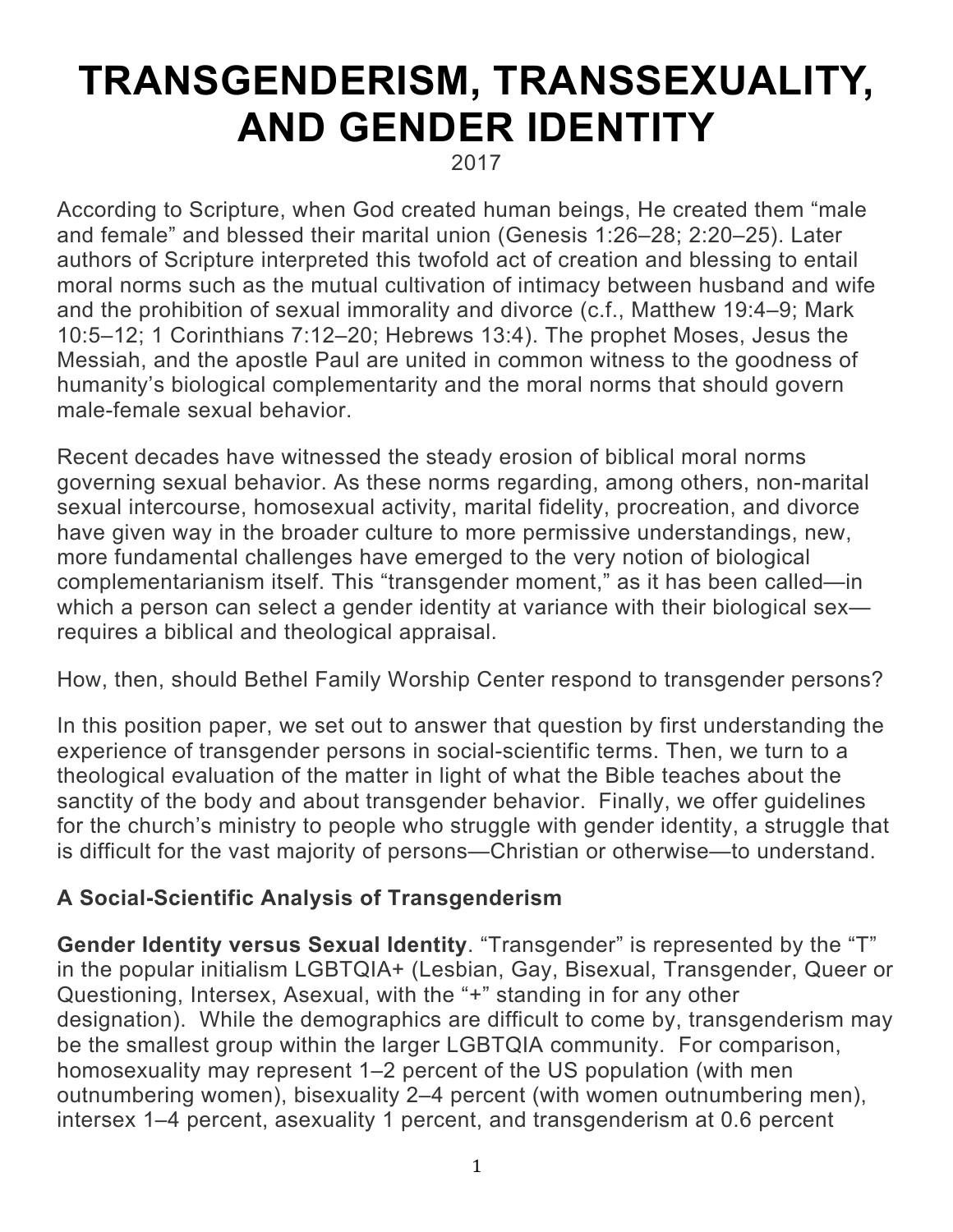based on a broad definition of the term (though some researchers have it even lower than 0.1 percent). $<sup>1</sup>$ </sup>

"Transgender" can refer to any individual whose gender identity (culturally defined as an internal sense of gender) differs in some way from their birth or biological sex. The term "transsexual" is typically used for those who seek medical assistance to change their biological or birth sex. A significant step in the modern conception of transgenderism was the separation of gender as a social construct from biological sex as a given at birth. To be born female no longer meant someone was limited as a woman according to the expectations of society. As this understanding developed, its fluidity offered significant explanatory power for the transgender experience of gender incongruence (experiencing an internal sense of gender that is at odds with one's birth or biological sex).

Even though by definition transgenderism is not the same thing as homosexuality, there is enough overlap between the two that some regard transgenderism as homosexuality by another name. For example, if a transgender individual is biologically male but perceives his identity to be female, and is sexually attracted to men, it would be considered a homosexual attraction for those who see the individual as male. On the other hand, that same person might count it as heterosexual because of the identification as female. But what would be the determination if the transgender individual had undergone a sex reassignment surgery? Our culture does not agree on the answer.

Regardless of their inclusion within the LGBTQIA+ initialism, shared political benefits, and the overlap between the transgender and gay communities, transgenderism remains culturally distinguishable from homosexuality, as the former deals with gender identity (identifying as male, female, or other) while the latter deals with sexual orientation (sexual attraction to the same sex). While the overlap between the transgender and homosexual community is recognized, it is important to remember that those who identify as transgender are not necessarily homosexual.

Today "transgender" is typically used as the umbrella term for the myriad of ways in which individuals can experience and express incongruence between their birth sex and their gender identity. "Transgender" has been applied to individuals as varied as children struggling with their sense of gender, drag queens, and intersex individuals born with both male and female traits that do not allow easy identification (though for the reason that they were born without a clear birth sex, many intersex individuals will not accept the trans label). Cross-gender behavior may also cover a variety of expressions ranging from secretly cross-dressing to undergoing sex reassignment surgery. There is no one-size-fits-all explanation of transgenderism, nor a one-size-fits-all response to the pain experienced by transgender individuals.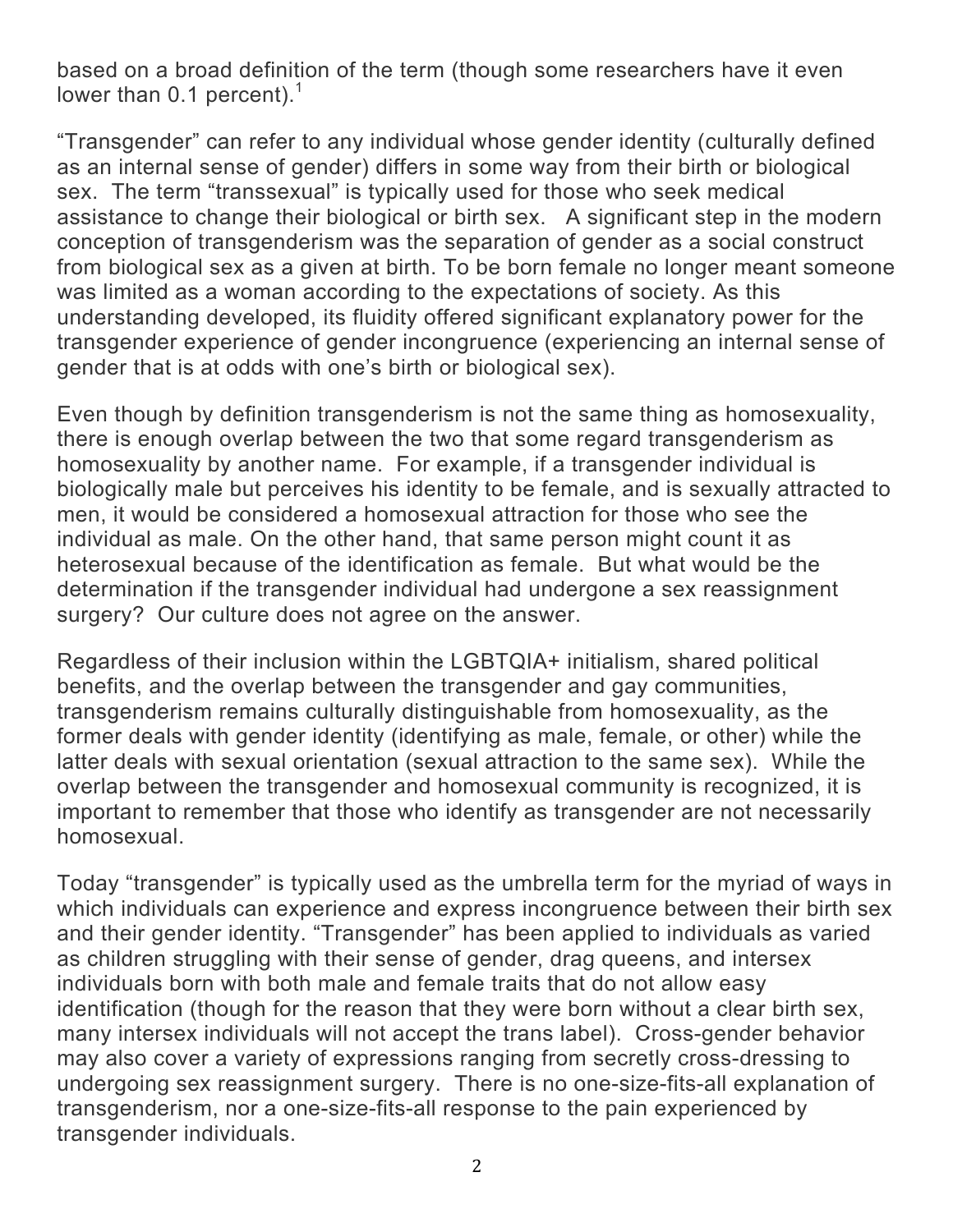**Understood as a Medical Condition.** A common assumption among some doctors is that there is a biological basis for transgenderism, but years of research and debate within the medical community regarding the cause of transgenderism have been inconclusive. Even if a biological basis for transgenderism could be proven, is that basis determinative or does it only provide a disposition for transgenderism that must also take environmental and cultural factors into account? Some recent studies have questioned whether any biological basis can be found for gender as something other than birth sex. Those studies do not suggest that those who experience gender incongruence with their birth sex have chosen that experience, but that factors that seem out of their control in regards to their sense of gender have a psychological and cultural cause along with, or rather than, a biological cause.

Today mental health professionals work to help individuals with their experience of gender incongruence rather than the gender incongruence itself. The third edition of the American Psychiatric Association's *Diagnostic and Statistical Manual of Mental Disorders* (DSM) first defined "Gender Identity Disorder" as a mental disorder in which someone identified with a gender other than one's birth sex. By the fifth edition of the DSM (2013), "Gender Identity Disorder" was replaced with "Gender Dysphoria" to remove the stigma associated with the word "disorder." The diagnosis has shifted from gender incongruence as a mental disorder signified by behavior to the discomfort or dysphoria experienced by an individual due to their gender incongruence. Under the new classification, not all people who would be identified as transgender would also be diagnosed with gender dysphoria, such as someone who no longer reported a sense of dysphoria after a sex reassignment surgery. Considering that 41 percent of individuals who experience gender dysphoria will attempt suicide, this tendency in the mental health field to focus on distress is understandable. $2$ 

There are four possible outcomes for those seeking treatment for gender dysphoria: (1) gender dysphoria might remain unresolved, (2) it might be resolved in favor of birth sex, (3) it might be managed with intermittent cross-gender behavior (e.g., cross-dressing), or (4) it might be resolved by choosing to fully adopt their preferred gender over their birth sex (including medical options such sex reassignment surgery).

While some studies of transgender individuals have shown a short-term psychological benefit to sex reassignment surgery, other studies have also shown that the rates of suicide are still abnormally high among those who have fully transitioned. Some blame the cause of continued psychological distress after surgery on the lack of full acceptance by society, but that theory alone may not account for the high number of suicides. Treatment that emphasizes a resolution toward preferred gender could mask problems that resolution alone does not solve. A few mental health professionals have questioned the morality of sex reassignment surgery, especially in light of the lack of hard evidence for a biological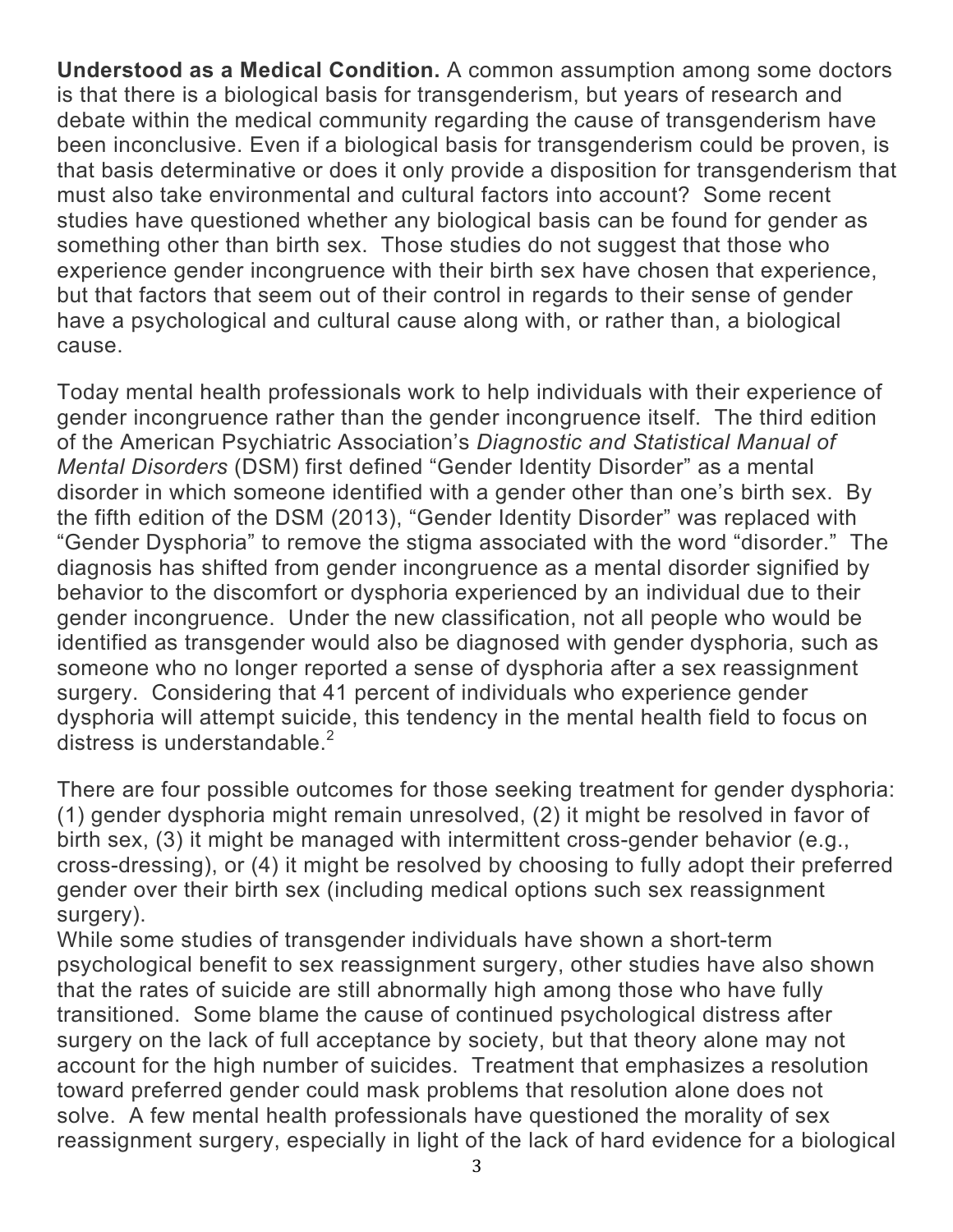cause to transgenderism. An invasive surgical response, involving the disposal of healthy organs, may not be the ethical solution to what may be a deep-rooted psychological condition. In that case, it may not solve the root problem in the long run. Because of these concerns, some hospitals no longer permit sex reassignment surgeries.

In children diagnosed with gender dysphoria, the treatment options include a waitand-see approach, encouraging the child to identify as their birth sex, or encouraging the child to identify in accordance with their gender incongruence. This last option may even include providing hormone blockers to delay puberty so that children will have time to enter adolescence before they make the choice of how to resolve their gender incongruence. This last treatment seems irresponsible considering the potential risks of sterility, the impact on bone mass and brain development, and that the majority of children diagnosed with gender dysphoria will not carry that diagnosis into adulthood.

Gender dysphoria does occur throughout the transgender community and brings with it some negative and dangerous behaviors, from body harming activities such as cutting to suicide. To say that it is a psychological condition in need of treatment does not take away from the spiritual dimension of gender dysphoria specifically, or transgenderism in general. This spiritual dimension also calls for help. According to Dr. Mark Yarhouse, an evangelical psychologist, transgender individuals should not be seen as soldiers in a culture war, but rather as its victims. The question that needs to be answered is how the church should respond to the issue of transgenderism and to transgender individuals in a way that is fully in line with God's redemptive plan for all.

### **A Christian Response**

**In light of the body.** Beyond certain behaviors that can be interpreted as reflections of transgenderism, Scripture does not specifically address a contemporary understanding of gender as a socially constructed concept different from biological sex. A Christian response to transgenderism is better established through a biblical theology of the body rather than by combing the Scriptures for applicable proof texts in light of specific behaviors.

At the heart of the transgender experience is gender incongruence, an internal sense of gender at odds with one's birth sex. A common way to deal with that incongruence is to show a preference for one's internal sense of gender as representing one's true self over against one's body. Some within the church have argued in support of a range of expressions of transgenderism by saying that one's inner self, identified with the soul, should determine gender rather than the body. In other words, if someone with male genitalia has an internal sense of being female, then he should be properly understood as she. The body does not have the vote.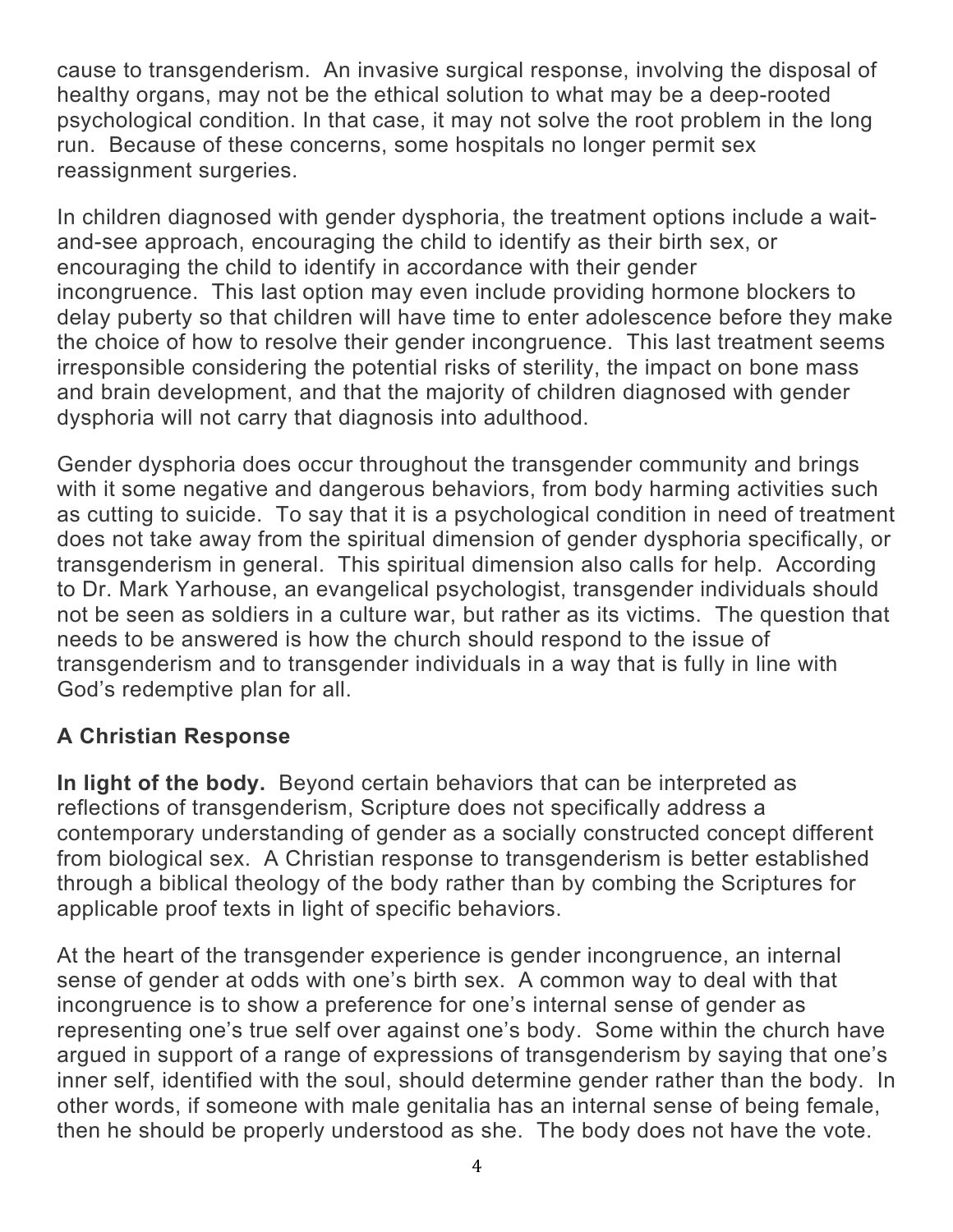A biblical theology of the body, however, argues for the essentiality of the body in determining our identity. The scriptural witness of the sanctity of the body remains regardless of the shifting cultural understanding of gender. Scripture does not speak about transgenderism as it is understood today, but it still speaks to the transgender community and the church. A biblical theology of the body can aid the church in developing a response to the issue of transgenderism that respects God's intention for and redemption of human beings.

A biblical theology of the body necessarily involves three central Christian doctrines—the creation of humanity, the incarnation of Jesus, and the resurrection of believers. Through these doctrines the scriptural witness about the human body can be fully appreciated. These doctrines also serve as a background for understanding passages which apply more directly to behaviors related to transgenderism.

Genesis 1:26–31 is the record of God creating, blessing, and commanding humanity as male and female. Humans are created in the "image of God" as male and female. The "image of God" refers at least to the role of humanity over creation as representatives of the authority of God. God's blessing of humanity, like God's other blessings throughout Genesis, pertains to continuance, which in this case, means procreation. If humanity is meant to represent God over the earth, then human beings must fill the earth. Hence, God's first command to humanity is to be fruitful and multiply. Creation as male and female makes human fruitfulness, and by extension the calling to act as God's image, possible.

In all of this, the bodily aspect of maleness and femaleness is paramount. To be female and male makes possible the ability to reproduce sexually. Even after the fall of humanity, reproductive ability remains credited to God who created humans as male and female (Genesis 4:1), as does humanity's ongoing status as creations in God's image (Genesis 5:1–3; 9:6). God's creation of humanity as male and female is, at least, because God intends for humans to reproduce.

At most, God's intention for humanity to be female and male may be related to human incompleteness apart from a sexually differentiated other. Genesis 2:18– 25describes the initial relationship between woman and man with God's recognition that "it is not good for the man to be alone." The "building" of woman from man leads man to recognize himself as male just as he recognizes her as female. Until verse 23, the Hebrew for "man" is *adam*, related to the Hebrew word for ground, *adamah*. "Man" is formed from the dust of the earth in Genesis 2:7 and is named in relationship to the ground. After the creation of woman, *ishshah*, man is identified for the first time as "*ish,*" for woman, *ishshah,* came out of man, *ish*. Man as male remains incomplete without his biologically sexual other, without whom neither she nor he could be known or know themselves as female and male. As many theologians since at least Karl Barth have noted, God may intend humanity to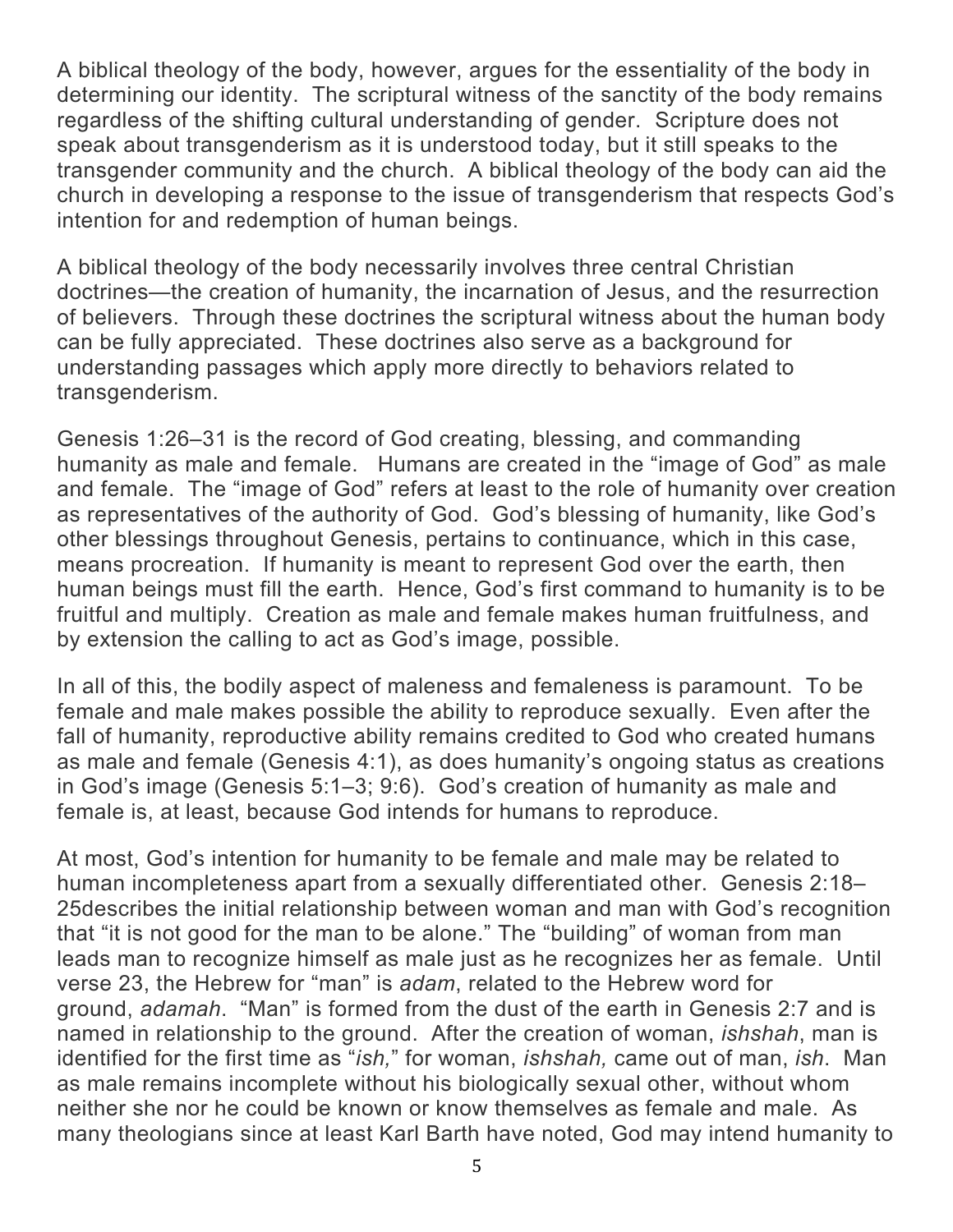be in His image as male and female together because it makes humans necessarily relational beings who, not finding completeness apart from each other, also realize their incompleteness apart from God. Our gendered bodies serve as testimonies to our responsibility to live as God's image and to our incompleteness in ourselves individually.

The biblical recognition of two distinct human sexes, female and male, from the creation of humanity as male and female in Genesis 1:26–27, is affirmed by Jesus in Matthew 19:4 and Mark 10:6. The Old Testament also narrates the role that sin plays in corrupting human nature, beginning in Genesis 3. The New Testament affirms this corruption of humanity even to the extent of affecting sexual desires (Romans 1:18–32). There is not one aspect of being human or the human experience that is unaffected by fallen-ness, including, but not limited to, biology, reason, spirituality, self-identity, and the relations between all aspects of humanity. The relationship with the Creator and the rest of creation, including other human beings, is also affected by human fallen-ness. Salvation, found in Christ, includes a healing of the effects of fallen-ness so that no aspect of being human or the human experience should be unaffected by God's redemption through the incarnate Lord.

The human body receives no greater honor than in the doctrine of the Incarnation. That the Word of God would become flesh and dwell among humanity (John 1:14) shows that the human body as created by God can embody the presence of God. Jesus was born, lived, and died a fully human life as God in the flesh, yet without sin. His resurrection was a bodily resurrection as a human being, the firstfruits of all those whom God will raise (1 Corinthians 15:20–23).

Jesus lived with all the experience of a human body and all the differentiation a human body possesses in comparison with other human bodies. Jesus grew to a certain height with specific features that made Him identifiable to all who knew Him. He was born with an ancestry that marked Him as Jewish within Israel and the greater Roman world. He had a sexual makeup that identified Him as male. Even the scars on His body, which helped identify Him as the Risen Lord to His followers, remain part of His bodily life after the Resurrection. Jesus experienced all the limitations of a human body, including sleep, hunger, sweat, and pain. While not everything about the body of Jesus is described (His height, weight, complexion, hair color, eye color, etc.), what is described reveals Jesus as a fully embodied human with all that goes with a body, from a genetic heritage to daily hunger.

Jesus remained a fully embodied human being after His resurrection. Jesus is the only concrete example of a final human resurrection. If Jesus rose from the dead with a body that was identifiable, not only as human but as Jesus still bearing the scars of the Crucifixion, then all bodies will be redeemed in the resurrection and still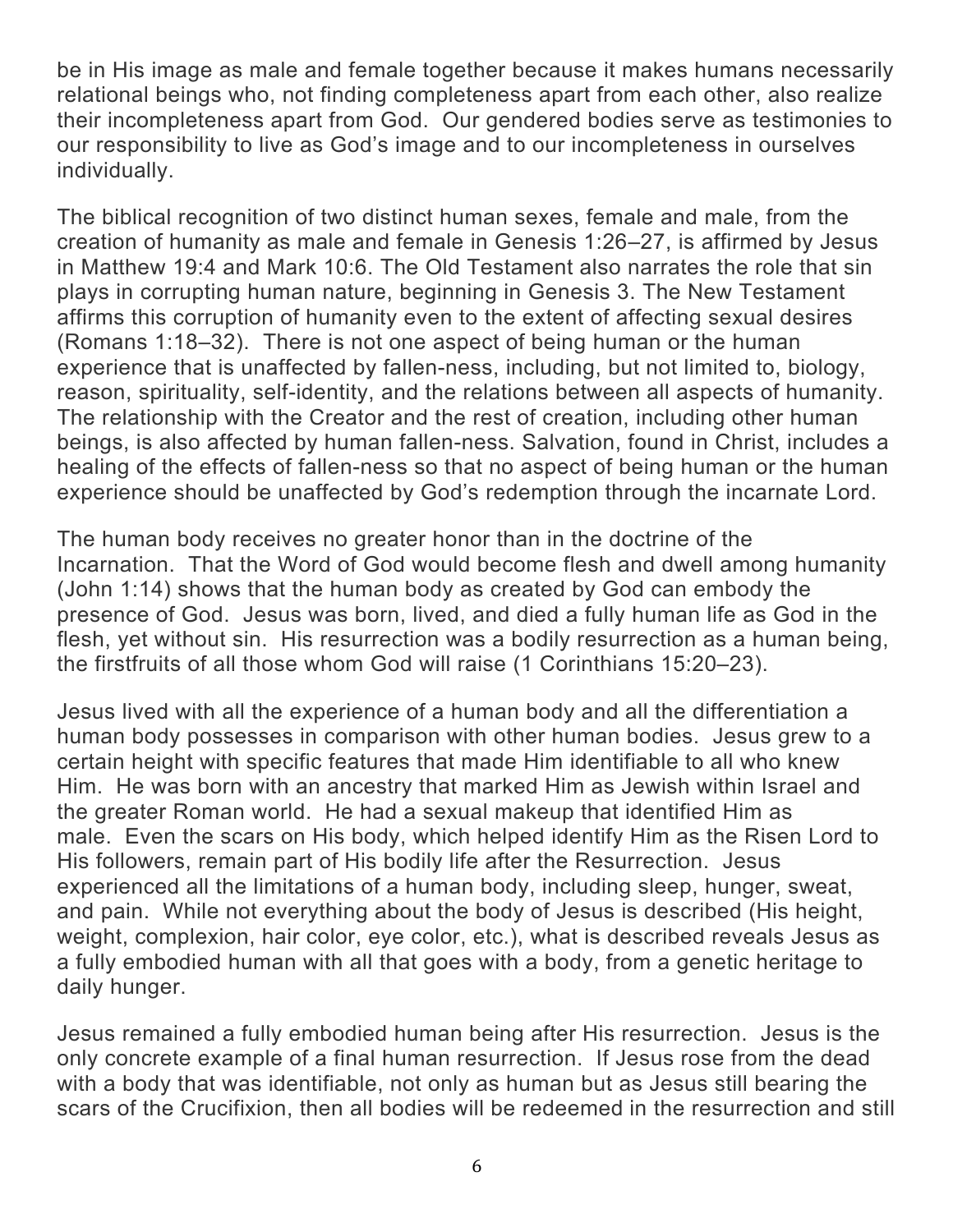be identifiable. The body then will be continuous with the body now, though made different by the resurrecting power of God.

The full extent of the redemption of fallen humanity, and thus true human identity, is understood in light of the resurrection of the body. The most significant teachings on the resurrection of the body in the New Testament come from the resurrection accounts of the Gospels and 1 Corinthians 15. Both sources highlight the continuity and discontinuity between human bodies before and after the resurrection, but embodiment itself is assured. In Luke 24 and John 20, Jesus must prove that His resurrection is neither the resuscitation of a corpse nor the apparition of a spirit. Jesus shows He is not an apparition by offering His body to be touched by the disciples and by eating in front of them; His scars prove that He is the same Jesus who was crucified (Luke 24:37–43, John 20:20–27). Proof of His resurrection depends on His continued embodiment, which in turn becomes the guarantee of our physical resurrection. Jesus is no less incarnate as the Risen Lord.

According to many commentators, Paul explains the doctrine of resurrection in 1 Corinthians 15 because some within the Corinthian church were denigrating the body to the point of denying the truth or necessity of the Resurrection. He defends the teaching in light of the proven resurrection of Jesus (vv.1–11), which guarantees the future resurrection of humans (vv.12–34). In the last half of the chapter, Paul describes the resurrection through comparison with the body's present expression. Resurrected bodies will be continuous with present bodies like a plant is continuous with the seed from which it springs. While the former bodies are perishable, weak, and "dusty," the resurrected bodies will be imperishable, powerful, and "spiritual." It is the "flesh and blood" of the current bodies that cannot inherit the kingdom of God, but God will grant glorified bodies that can. The difference between the natural and glorified bodies is a difference of mortality, not a difference of embodiment.

The doctrine of the resurrection establishes the continuation of the human body as the intention of God in the salvation of humanity. The God who created humans as whole beings (comprised of body and an immaterial nature) intends for life in the age to come to be as whole beings. Redemption is not complete until bodies are raised to life. While this does not mean that there is no experience of God between physical death and resurrection (2 Corinthians 5:6–8), it does mean that wholeness is not expressed without bodies. The Bible presents human beings as whole unities, as bodies of dust initially enlivened by the breath of God (Genesis 2:7) who will one day become bodies of glory vitalized by the Spirit of God. No account of heaven that makes the final resurrection anticlimactic can be considered a Christian view of the afterlife.

True human identity is what is being realized in relationship with Christ, body and an immaterial nature, which will culminate in the Resurrection. No account of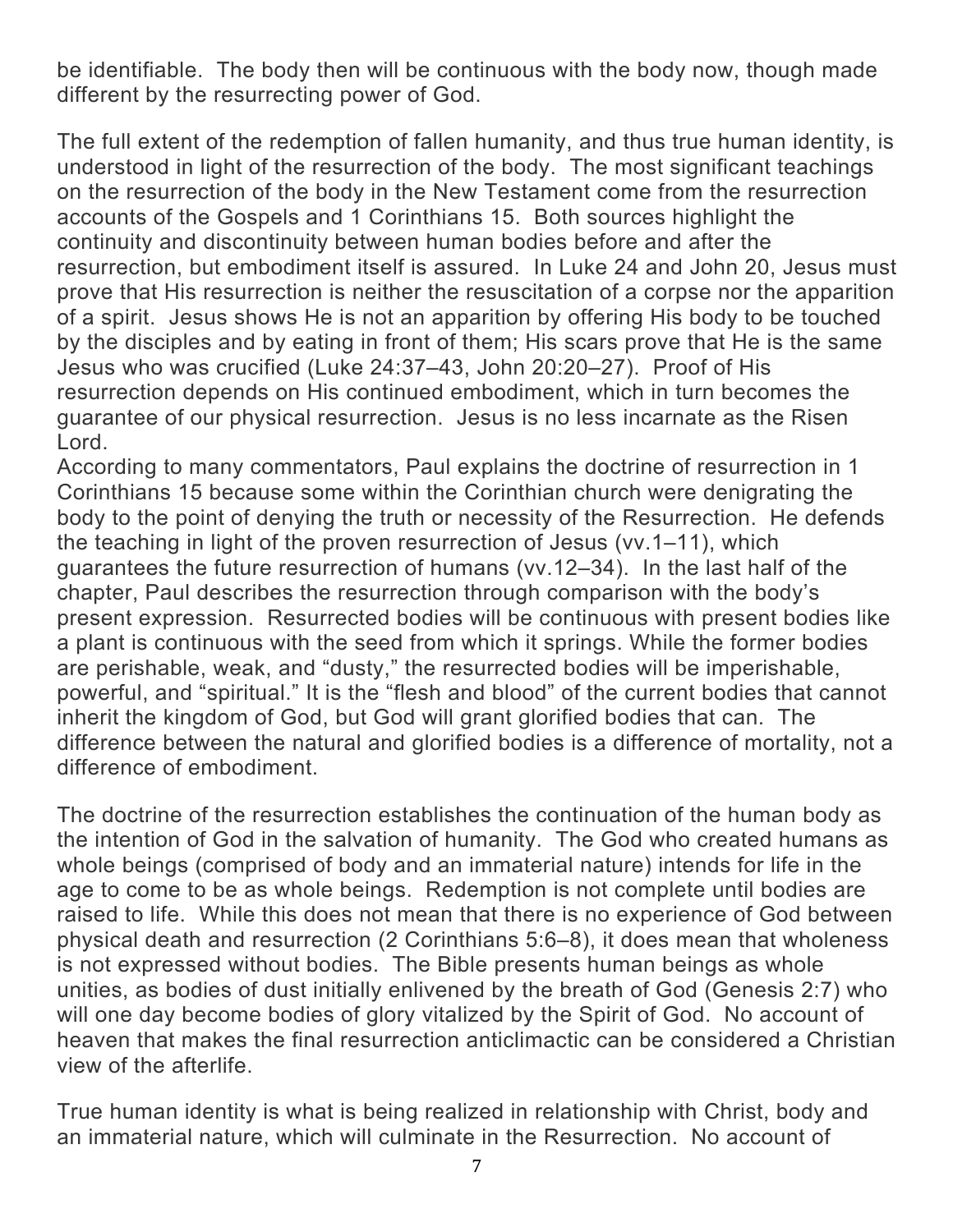humanity that asserts the interior life as the true self over against the body is a biblical understanding of humanity. The true self is a whole being, redeemed and restored through the work of Christ to a glorious resurrection that reflects God's final intention for embodied humanity. That resurrection involves the whole body, because gendered bodies were part of God's good creation and not a result of the Fall, because humanness will not be less as redeemed than it was as fallen, and because the assumption from the Gospels' accounts is that Jesus was still recognized as a whole being after His resurrection.

One biblical teaching of Jesus that may call this into question is found in Matthew 22:23–32 and Mark 12:18–27. The Sadducees had challenged the belief in the resurrection by offering Jesus a case concerning one woman who, in accordance with the law of Moses, had married seven brothers in turn but outlived them all without producing children. Their question as to whose wife she would be in the resurrection was intended to show the problems introduced by a literal resurrection for their belief in the eternal validity of the Law. Jesus responded by challenging their knowledge of both the Law and the power of God. He teaches that in the resurrection humans will be as the angels in neither marrying nor giving away someone in marriage (Matthew 22:30; Mark 12:25). Some have taken this to mean that resurrected bodies will be like angelic bodies, with the assumption that if angels are not gendered, then neither will we be gendered in the resurrection. However, Jesus is only saying that the institution of marriage will not exist after the resurrection any more than it exists among the angels. The purpose served by marriage in this age will not be needed in the age to come. This passage should not be taken to mean that the body will be lacking in the resurrection in comparison to the present body.

The promise of the resurrection serves as a focus for a developing identity in Christ, for completed humanity in Christ will be fulfilled at the resurrection of the body. It is the resurrection even more than the doctrine of creation that highlights the sanctity of the body, as it is clear that God's final intention for humans is existence as embodied beings. This theology of the body as essential to our true self cannot be denied when dealing with gender incongruence no less than the pain of gender incongruence can be ignored when ministering to those who suffer from gender dysphoria. The desire on the part of many who suffer gender incongruence to find resolution by changing their body is a sign of the importance of the body to human identity.

True sympathy must be extended to those in pain even if a solution that so completely prioritizes the interior over the exterior cannot be embraced because of belief in the sanctity of the body and the wholeness of human beings. This does not mean that those who struggle with gender incongruence are sinning, nor does it mean that attempts to resolve the incongruence against the body should be regarded as intentional rebellion against God rather than as a fight for survival. A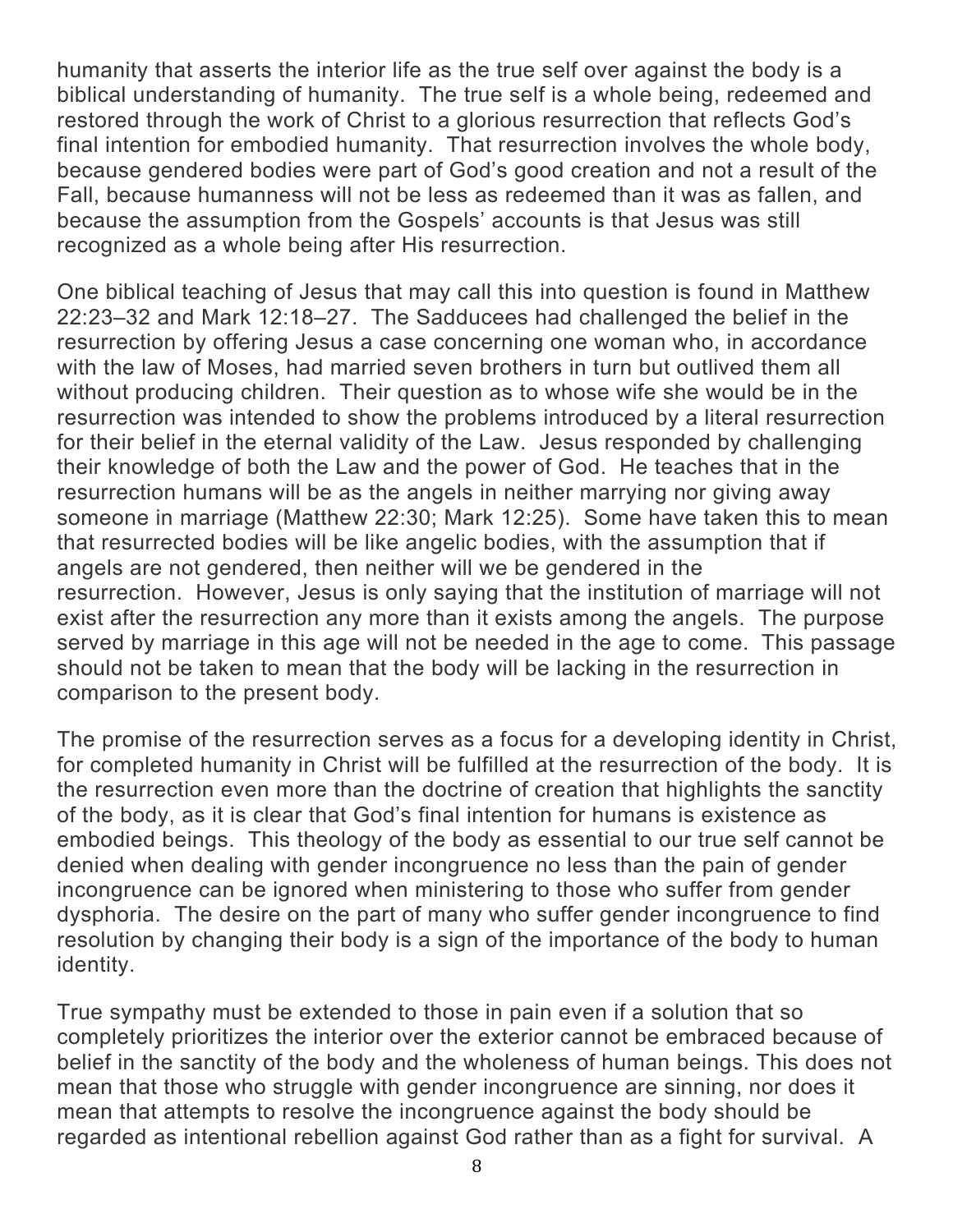community in which 41 percent of its members attempt suicide is a community of people in pain. While the Bible does not directly address transgender identity or a transgender lifestyle as such, it does recognize that individuals may make choices that are purposely at variance with their birth sex. No one has a full understanding of what causes gender incongruence, but certain behaviors which reflect a transgender identity are morally inappropriate in accordance with a Christian theology of the body. This is not to say that there should be an entirely rigid and unreasonable standard for expressing a particular gender based on cultural stereotypes. Not all behaviors carry the same meaning regardless of culture or context. However, the absence of any standards or boundaries, and the refusal to recognize our collective bodily human existence as male and female as the intentions of our Creator, leads to a confusion that negatively affects our culture as a whole.

**In light of behavior.** The most commonly cited verse on cross-gender behavior is Deuteronomy 22:5, "A woman must not wear men's clothing, nor a man wear women's clothing, for the Lord your God detests anyone who does this" (NIV). This verse is found in a section of Deuteronomy 22 which focuses on the respect for both human and animal life (verses 1–8). Verses 9–11 remind people not to mix what should remain distinct while the last half of the chapter covers regulations for protecting the integrity of marriage and individuals wronged by others sexually. Read together, these laws are concerned with the protection of life both within nature and within marriage. Life and sex go hand in hand, and protection of the former calls for protection of the latter. If, as many commentators believe, Deuteronomy 12 through 26 should be understood as ordered in light of the Ten Commandments, then Deuteronomy 22 contains laws pertaining both to the sixth and seventh commandments, prohibiting murder and adultery.

The judgment on cross-dressing in verse 5 is that it is a "detestable thing" (*toebah*) or an abomination to God. The Hebrew *toebah* is used throughout the Old Testament for ritual and ethical activities that God detests including idolatry (Deuteronomy 7:25) and sexual immorality (Leviticus 18:29), but also for other violations of proper order including unethical business practices (Deuteronomy 25:13–16) and troublemaking (Proverbs 6:16–19). Cross-dressing in this verse has been interpreted to be a reference to homosexuality (cross-dressing understood as a kind of sexual role-play) or a reference to transvestite behavior found in the pagan worship of other Ancient Near Eastern cultures, as in the cult of Ishtar or Canaanite fertility cults. It may be in that context that any behavior which dissolved distinctions between the sexes offered support for pagan versions of prostitution or goddess worship. However, even if prostitution or goddess worship is no longer the context, the text does not support behavior which disrespects a biologically based gender.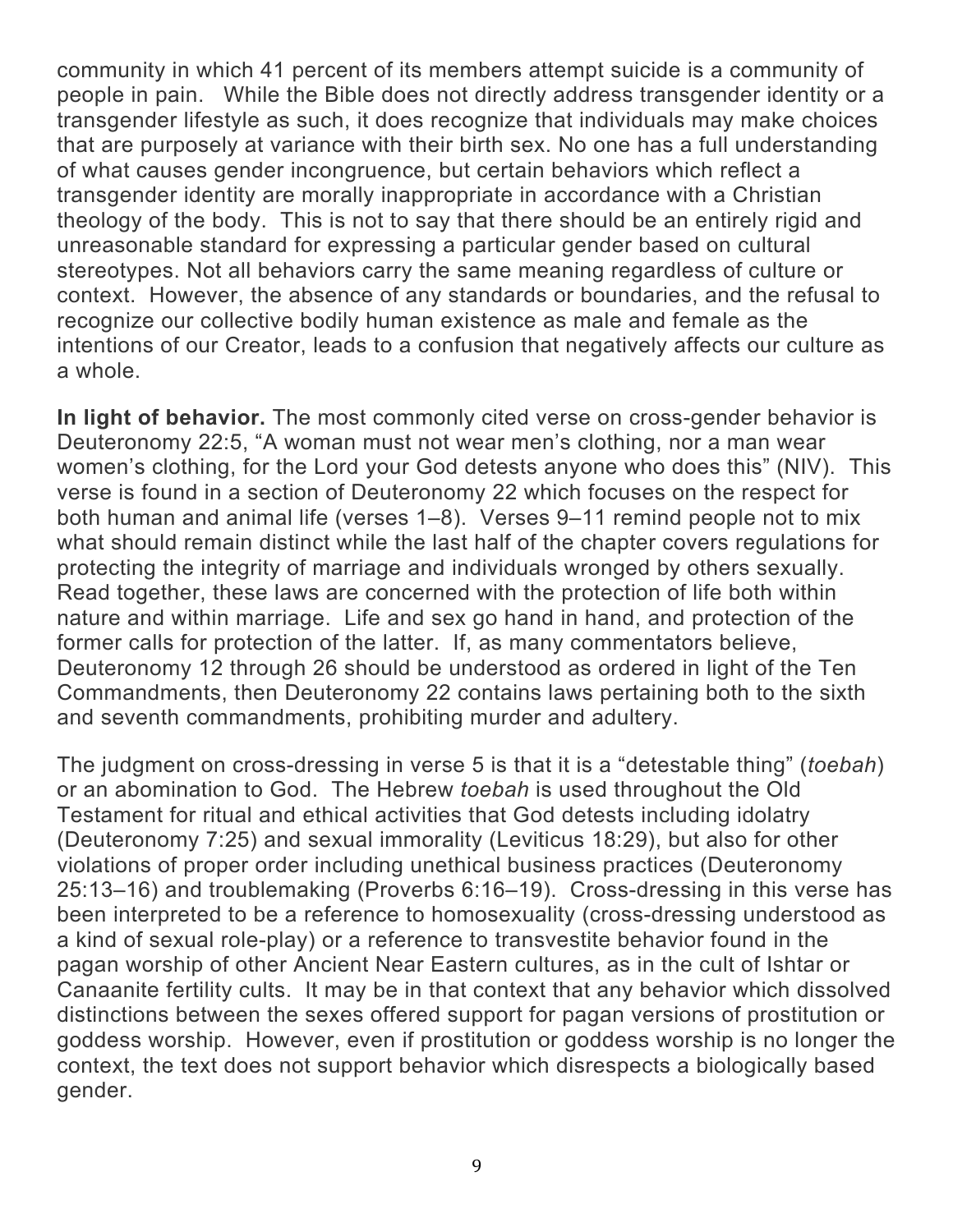When read within the context of both Genesis 1:26–27 and Deuteronomy 22 as a whole, this behavior is prohibited because it does not respect the sanctity of human bodies as male and female, for whatever reason those distinctions are dissolved. It is not a prohibition against a culturally specific form of dress, but a prohibition against cross-dressing as cross-dressing, the intended dressing as the opposite sex as understood within that culture without respect for a biologically based gender. Like other laws in Deuteronomy, this law is written in light of the practices of surrounding nations because Israel is called as a people set apart by God. Witnessing to the good order of God's creation represents a significant way that Israel can stand apart among the other nations. Humanity survives and thrives as female and male. Otherwise, humanity cannot fill the earth and thus fulfill God's command to act as God's image over all creation, which includes the care of all life, animal as well as human (Deuteronomy 22:1–8). Israel is called to represent the order of creation (Deuteronomy 22:9–11). Deuteronomy 22:5 must be read in light of the call for humanity to act as God's image and for Israel to reflect God's order to other nations.

A final verse in Deuteronomy that is sometimes referenced by critics of transgender behavior is Deuteronomy 23:1, "No one who has been emasculated by crushing or cutting may enter the assembly of the Lord." Deuteronomy 23:1–8 deals with those who may not enter the assembly of Israel, either in the context of worship or the context of leadership. Eunuchs were made such in the Ancient Near East for both religious reasons and certain forms of political service. That particular restriction is abolished by the time of Isaiah (Isaiah 56:2–5). As the story of the Ethiopian eunuch in Acts 8 makes clear, eunuchs are acceptable to God through Jesus. To apply the restriction of eunuchs from the assembly of God's people in Deuteronomy 23 to transsexuals today, regardless of the weakness of that application, is meaningless in light of the lifting of that restriction in Isaiah 56 and the example from Acts 8. Jesus himself declares one can become a eunuch for the sake of God's kingdom in Matthew 19:12 (a reference to the abstention from marriage for the sake of service to God).

Another passage cited against transgender behavior is 1 Corinthians 6:9–11 where Paul lists a series of "wrongdoers" who will not enter the kingdom of God including *malako*s and *arsenokoites*. While the latter term denotes a homosexual as one who lies with a man as with a woman, there is debate over the meaning of the first term, which can be translated "soft one." Most scholars believe it refers to the passive partner in a homosexual relationship, with *arsenokoites* referring to the active partner. Some argue that *malakos* is a reference to effeminate men or men who in some significant way play the part of a woman. Under this interpretation, transgender behaviors like cross-dressing are condemned by Paul. As *malakos* comes between two words for sexual wrongdoers, it is safer to assume sinful sexual behavior is what Paul intends by this word rather than behaviors we might associate with transgenderism.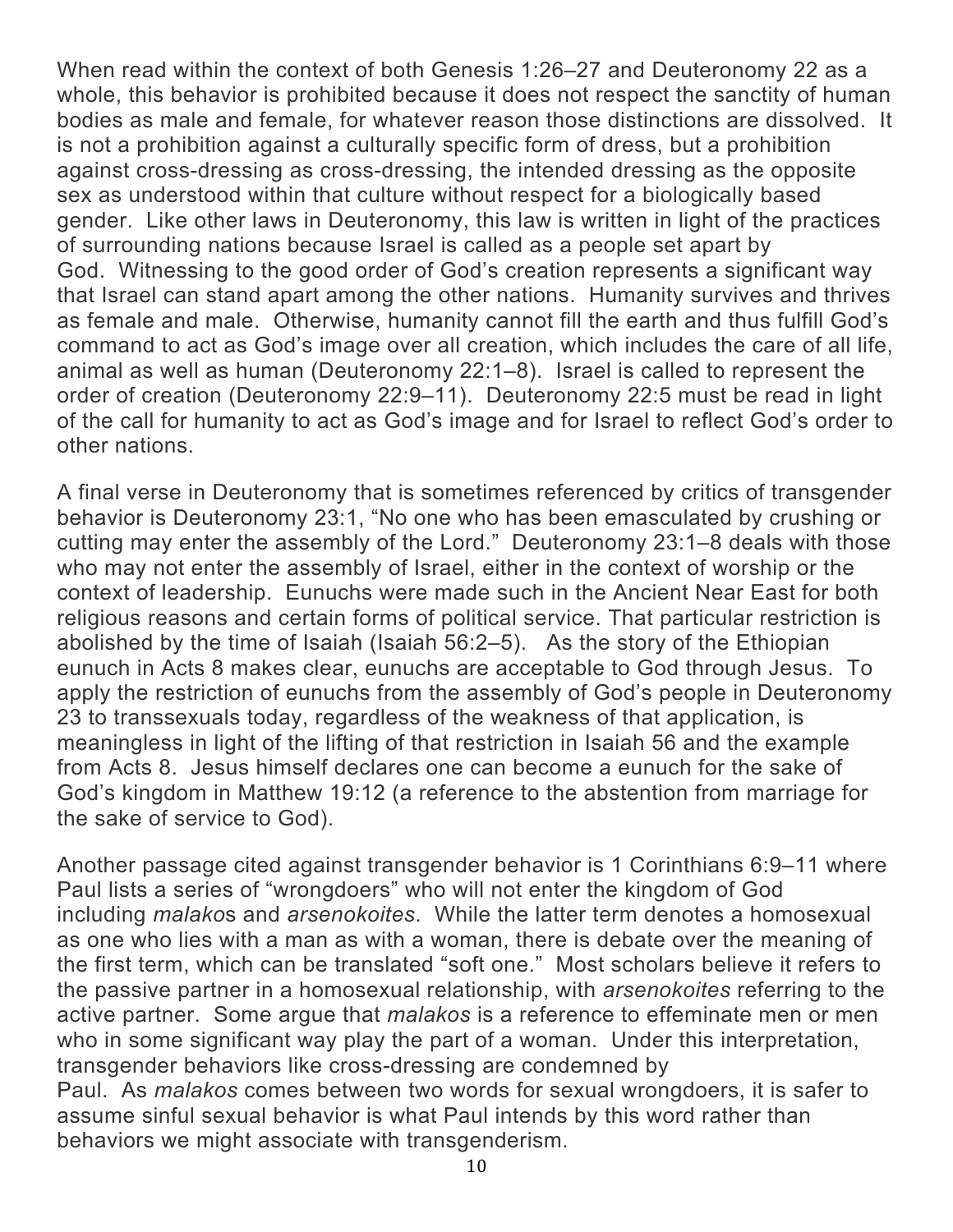The latter half of 1 Corinthians 6 may be more instructive in regards to certain behaviors associated with transgenderism. Paul rebukes members of the Corinthian church for visiting prostitutes. Many commentators assume that their rationalization for this behavior was an overly spiritualized or dualistic understanding of Christianity whereby actions committed by the body did not matter in light of the importance of the soul. Paul responds by highlighting the centrality of the body as part of our Christian identity. The physical body is not meant for sexual immorality but for the Lord, as that body will be resurrected by God. If the body is a member of Christ, then it cannot become one flesh with a prostitute. Paul stresses the sanctity of the physical body. It was paid for by God, united with Christ, and is now a temple of the Holy Spirit. The body is no longer one's own to do with as one pleases. Even though Paul's command to glorify God with the body is in response to sexual immorality, the justification he gives for that command covers more than avoidance of sexual immorality. If the body is a temple of the Holy Spirit, belonging to God, which will be one day resurrected, it should not be rejected or devalued in the meantime.

Finally, 1 Corinthians 11:2–12 is sometimes cited with the assumption that crossdressing is the problem Paul is seeking to address. Paul commands women to pray with their heads covered while men should pray with their heads uncovered in respect to their gender in the context of worship. One contested explanation of this passage has been that worship within the pagan temples of Corinth involved crossdressing, and Paul is concerned to distinguish Christian worship from pagan worship by ensuring gender distinction is respected. Regardless of the background, Paul clearly argues for the respect of gender distinction in worship.

Paul stresses the importance of woman and men respecting their nature in the course of their worship and ministry to the church, for men and women need one another (see again Genesis 2:18–24). Differences of gender do not restrict women from praying or prophesying any more than men. The call is to value each one's gender so that the community will be complete by respecting the differences therein, but in communion with each other. Dissolving those distinctions disrespects one sex as much as it does the other, and may disrespect the body overall. The call is to glorify God with the body (1 Corinthians 6:20) and to respect their identities as male and female in the context of worship and Christian community (1 Corinthians 11:2–12).

### **A Practical Application of the Theology of the Body**

How should Bethel Family Worship Center respond to transgender persons?

The question should be reframed in terms of the Great Commission, which is to "make disciples of all nations" (Matthew 28:19). Framed this way, the Church's ministry to transgender persons is essentially the same as its ministry to all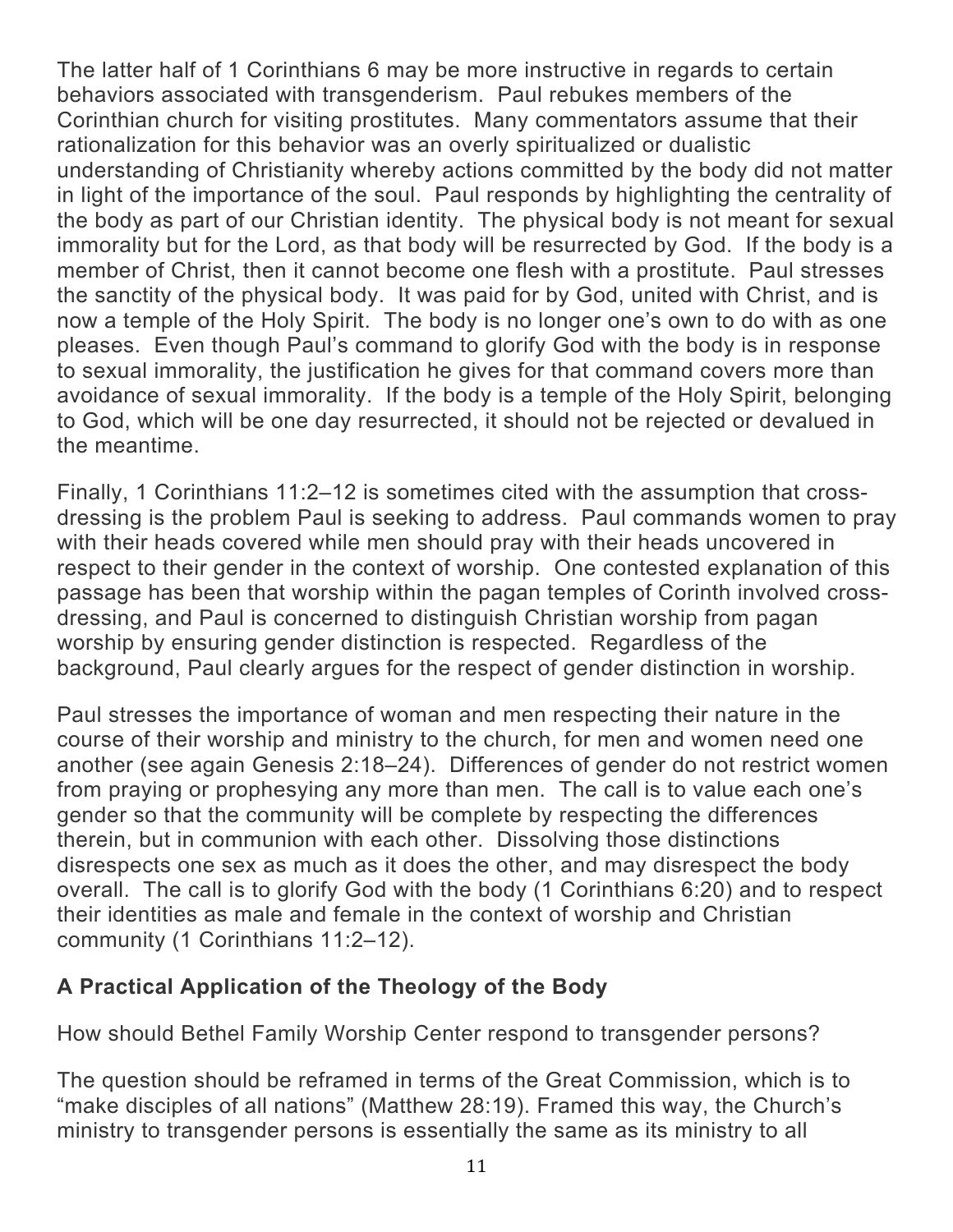persons: *evangelism* that leads to repentance and faith in Jesus Christ, symbolized by baptism, and *discipleship* that teaches converts to obey the commandments of Jesus Christ in ever-increasing measure.

This is not to deny that transgender persons present unique discipleship challenges. For example, how should children's ministers respond—both to the child and to his or her parents—when a child in the church expresses gender dysphoria? If a transgender person (who has undergone surgery and hormone treatment to acquire the external appearance of a member of the opposite sex) comes to faith in Jesus Christ, what does repentance look like for him or her?

Given the theology of the body articulated in the preceding paragraphs, it should be clear that the Church's ministry to transgender persons should help them experience increasing integrity between their birth sex and their gender identity. This is a long-term discipleship goal. However, it is not the only discipleship goal, nor even the first issue that needs to be addressed in the lives of transgender persons. The most fundamental issue in the lives of all persons, after all, is whether they are "in Christ," to use the apostle Paul's term. "Therefore, if anyone is in Christ, the new creation has come: The old has gone, the new is here!" (2 Corinthians 5:17). The practical question, then, is how to create an optimal environment for transgender persons to experience new life in Christ.

The first characteristic of such an environment is *self-examination*. Jesus' famous saying regarding the speck and the plank (Matthew 7:3–5) is germane. Biblebelieving churches rightly critique contemporary society's warped understandings and immoral practices when it comes to sex. However, there is often a failure to address unloving attitudes toward people with views and practices that are different. Ministry to transgender persons—and LGBT persons more generally acknowledges and repents of unloving words and deeds that have been spoken or done toward them.

*Hospitality* is the second characteristic. Social science indicates that transgender persons experience elevated levels of violence, rejection, loneliness, and suicidal thoughts. Contemporary political discourse—which treats transgenderism as a front in the culture war over sexual mores—exacerbates their feelings of alienation and unwelcomeness. A pastoral response to transgender persons cannot even begin if they experience an unloving, unwelcome environment in the local church. Hospitality, by contrast, welcomes people at the point at which they are met. The Pharisees and scribes said of Jesus, "This man welcomes sinners and eats with them" (Luke 15:2). Shouldn't the Church follow Jesus' lead in this regard?

A third characteristic of an optimal environment is *holism*. The temptation pastors must face down is the reduction of transgender persons to their gender dysphoria and related behaviors, as if the adjective *transgender* exhausted the meaning of the